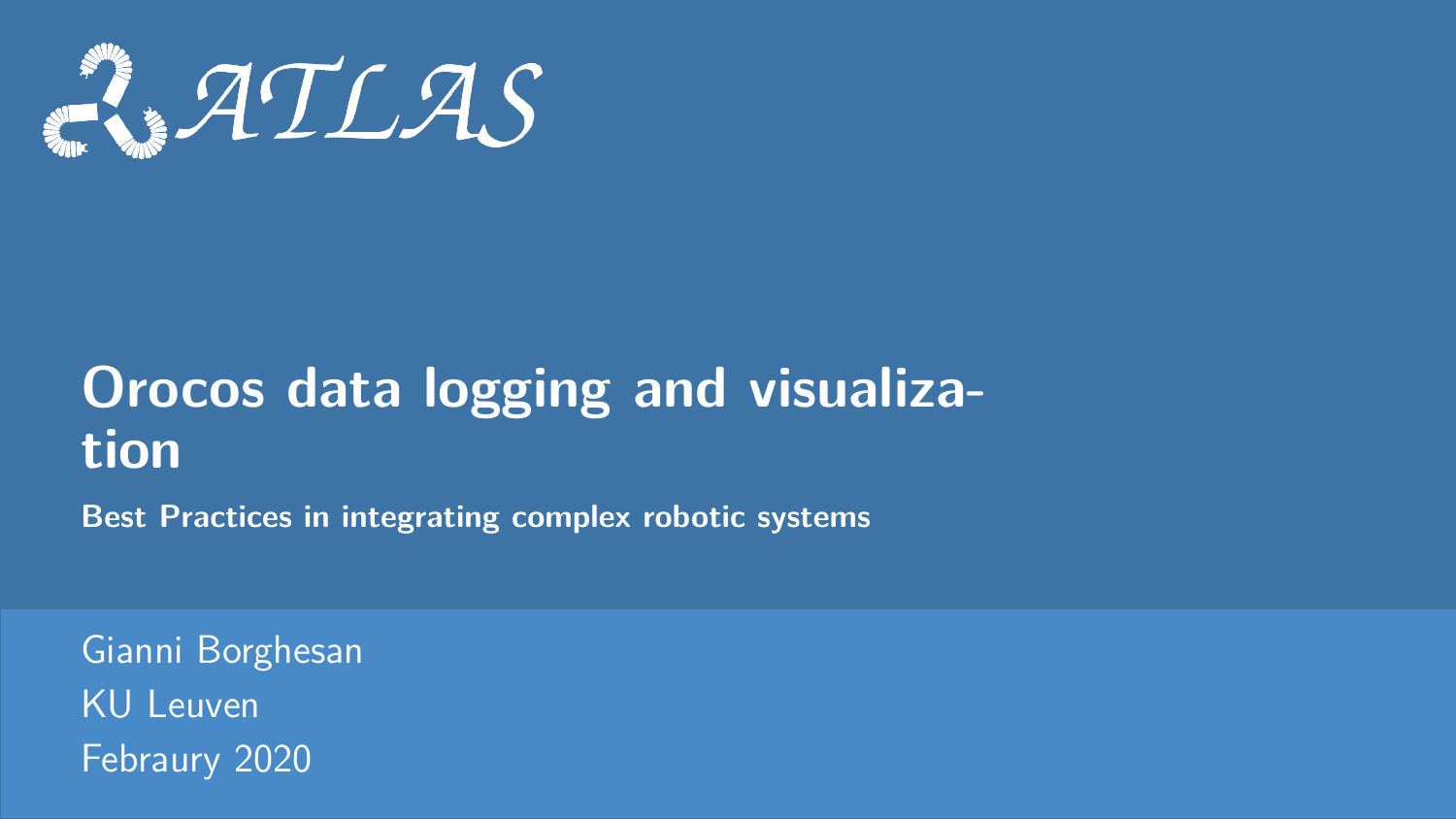## **Reporters I**

#### Role of the components

- $\blacktriangleright$  Save (or send) data
- $\blacktriangleright$  From real time parts, without hampering them.

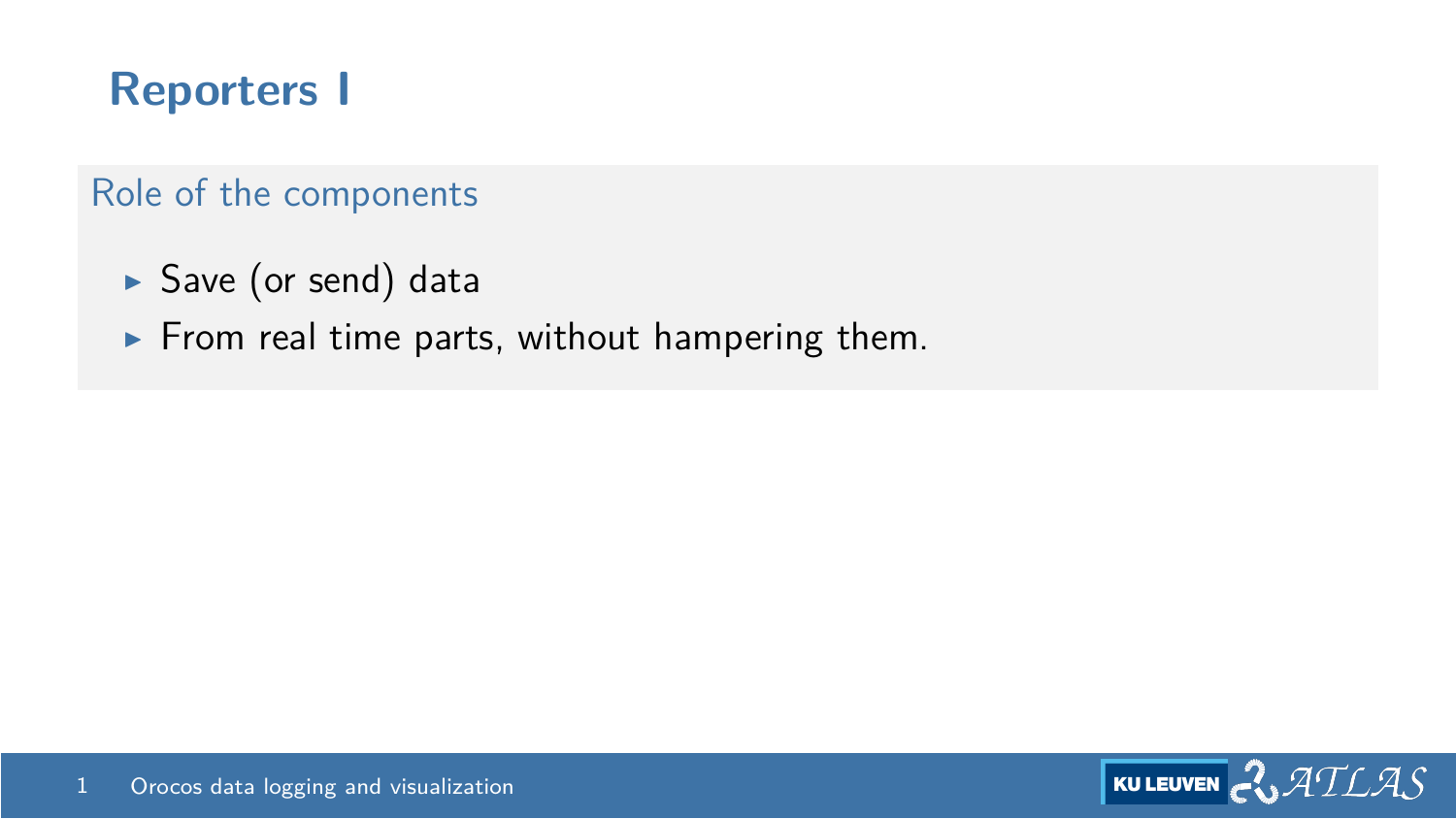## **Reporters II**

#### Common interface

- ▶ reportComponent(string const& Component) :bool
- ▶ reportData(string const& Component, string const& Data) :bool
- ▶ reportPort(string cons& Component, string const& Port) :bool
- $\triangleright$  snapshot( ) :void

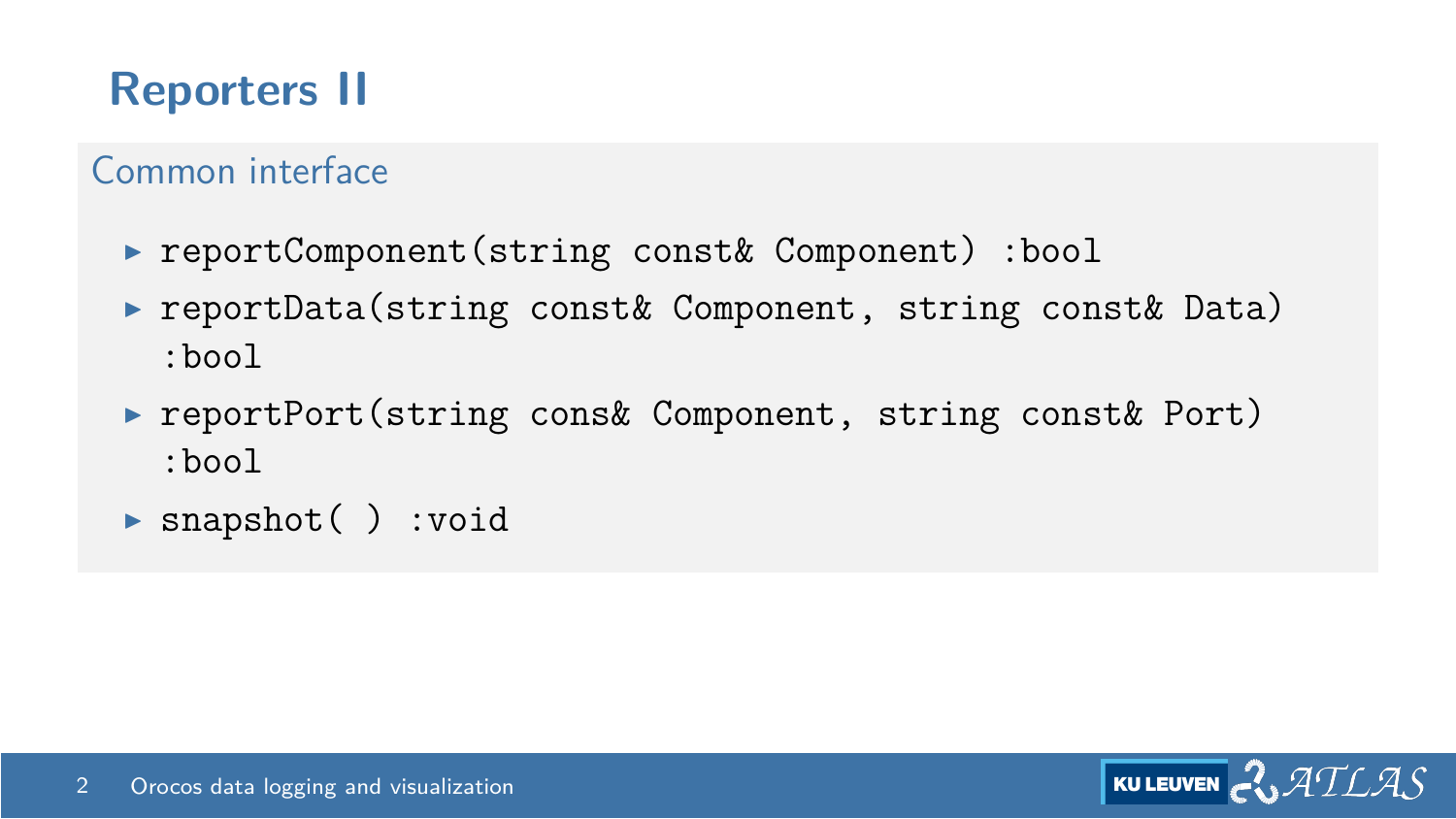#### **Reporters properties**

```
b ool Write Header = true
        (Set to true to start each report with a header.)
b ool Decompose = true
        (Set to false in order to not decompose the port data. The marshaller must be able to handle
        this itself for this to work.)<br>upshot - false
bool Snapshot
        ( Set to true to enable snapshot mode. This will cause a non-periodic reporter to only report
        data upon the snapshot () operation ()bool Synchronize = false( Set to true if the timestamp should be synchronized with the logging )<br>ortData = 1 Properties
Property Bag Report Data
         (A PropertyBag which defines which ports or components to report.)
ConnPolicy ReportPolicy = {type = 0, size = 0, lock policy = 2, init = true, pull = false,
        buffer policy = 1, mandatory = true, transport = 0, data size = 0, name id = }
        (The ConnPolicy for the reporter's port connections.)
bool ReportOnlyNewData = false
  (Turn on in order to only write out NewData on ports and omit unchanged ports. Turn off
  in order to sample and write out all ports (even old data).)
```
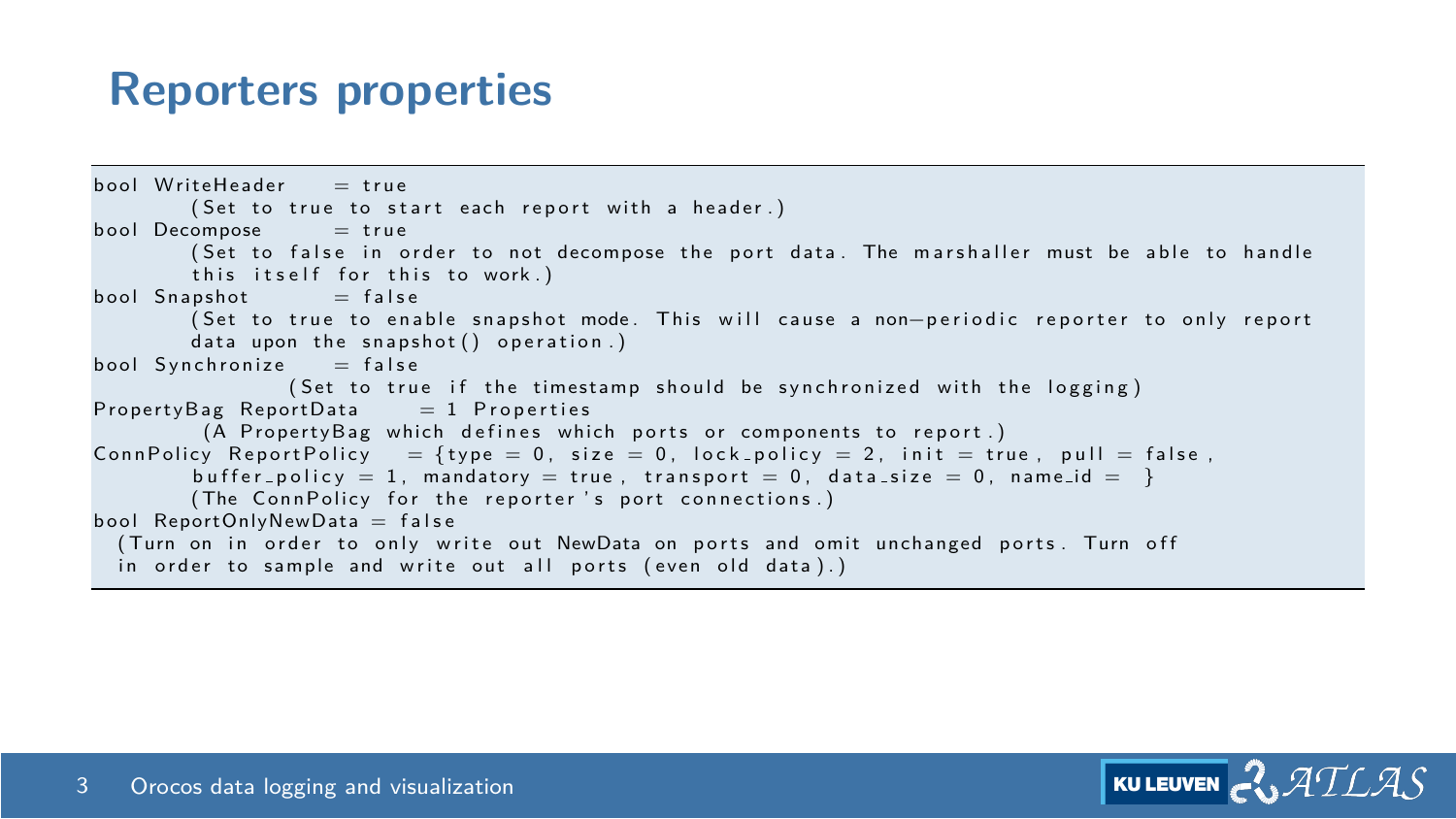## **Reporters types I**

#### File reporter

- $\blacktriangleright$  Save data to a file
- $\blacktriangleright$  ascii, tab separated values

#### Netcdf Reporter

- $\blacktriangleright$  Save data to a file
- $\triangleright$  binary, use NetCDF (Network Common Data Form)

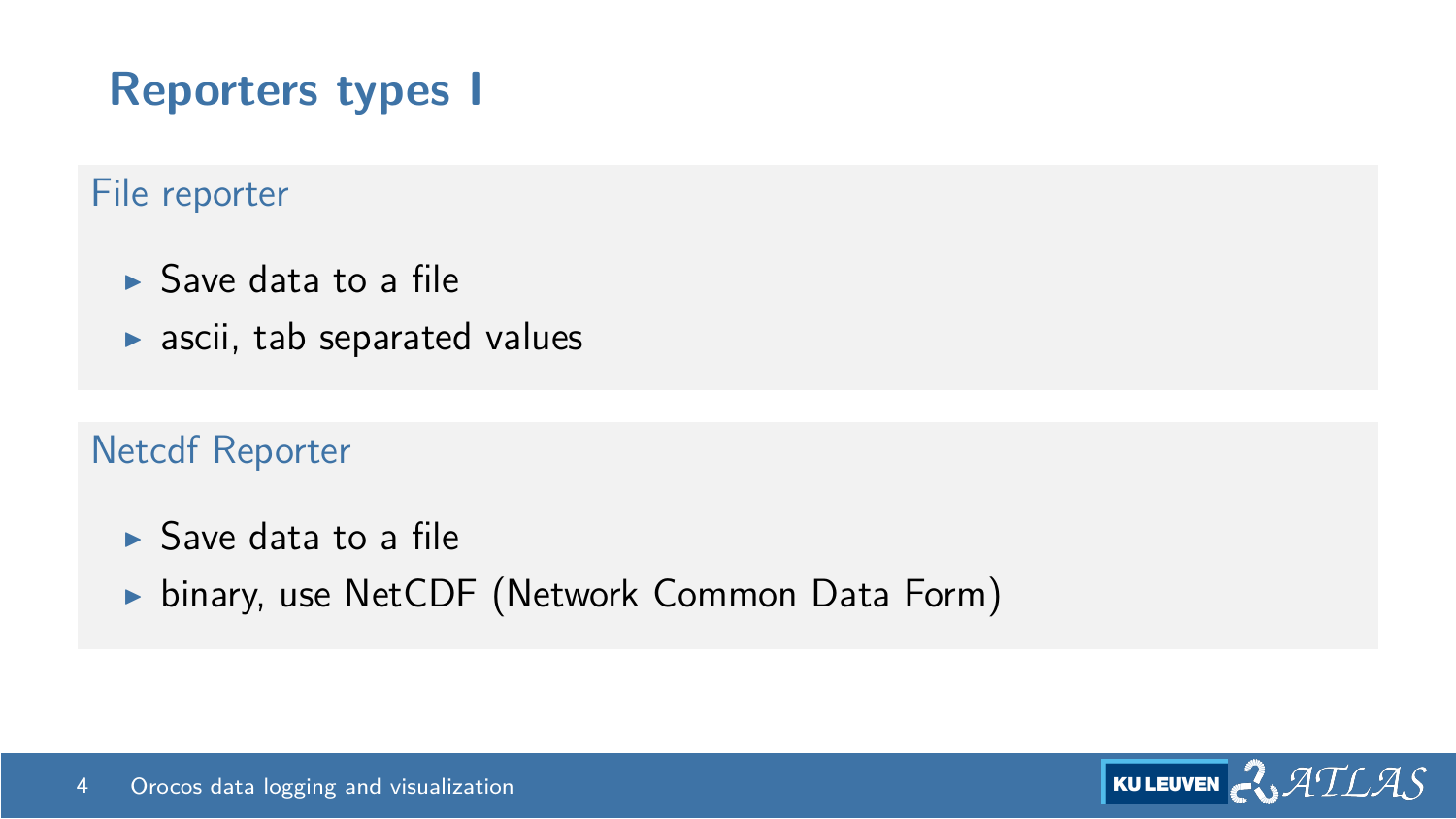## **Reporters types II**

#### Tcp Reporter

- $\triangleright$  Create a server that sends the data encoded in strings over TCP/IP
- I Needs some commands from the other side

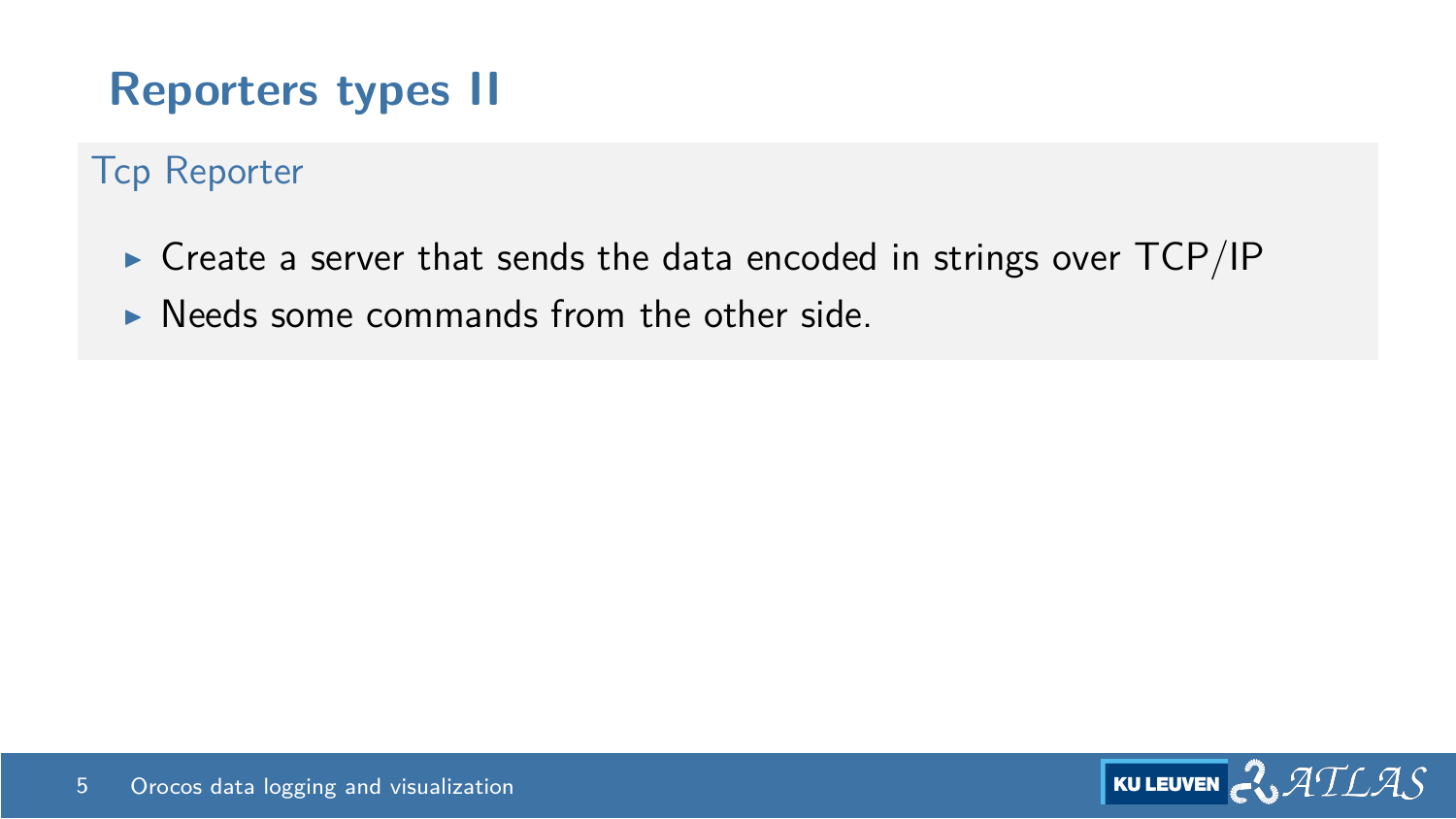#### **File and NetCDF reporters**

- $\triangleright$  They also have a property to set the file name, ReportFile
- $\blacktriangleright$  the data is time stamped
- $\triangleright$  we can visualise the data with kst.2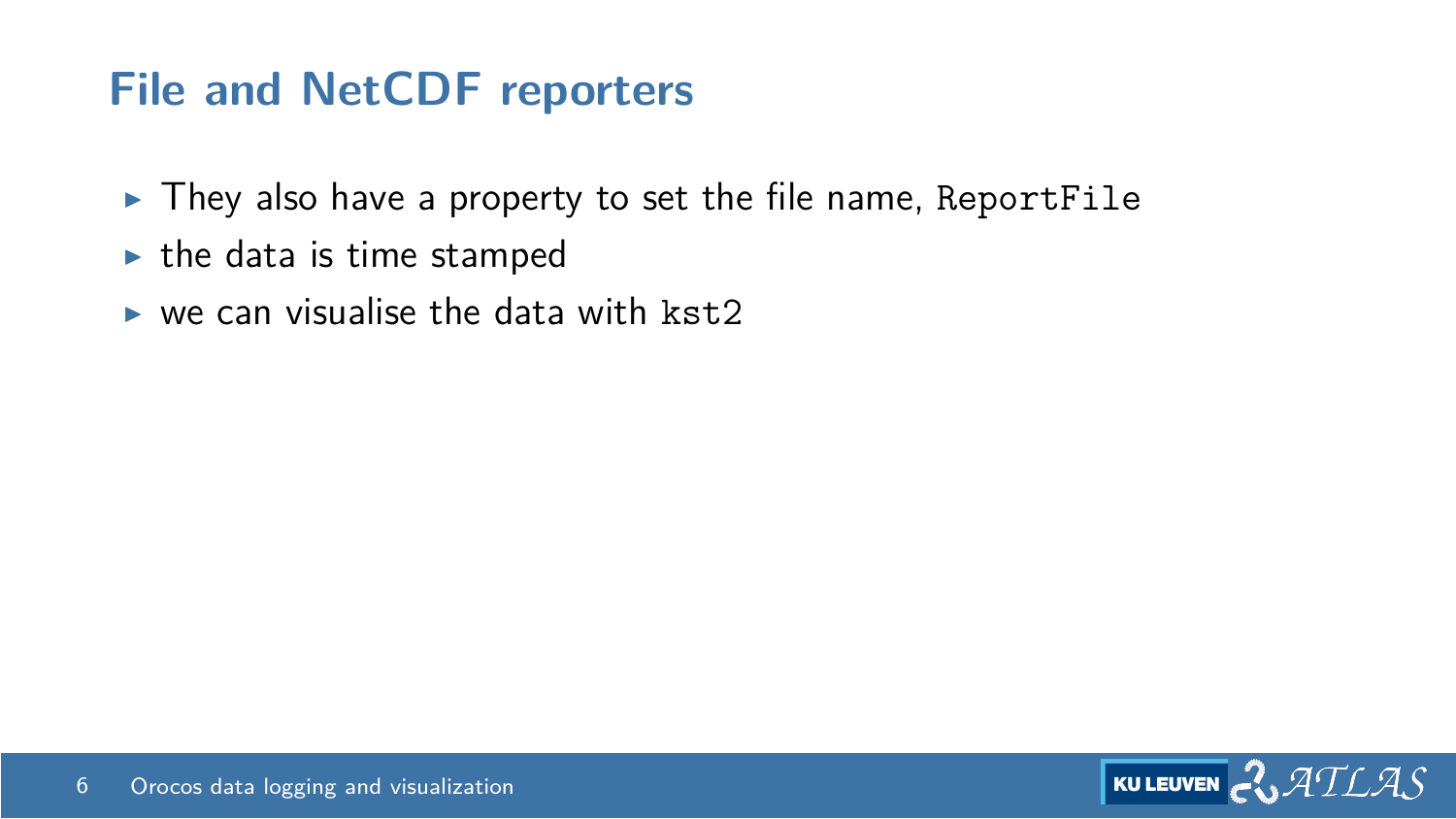#### **kst I**

#### Is a program that allows for data visualization. <https://kst-plot.kde.org/>

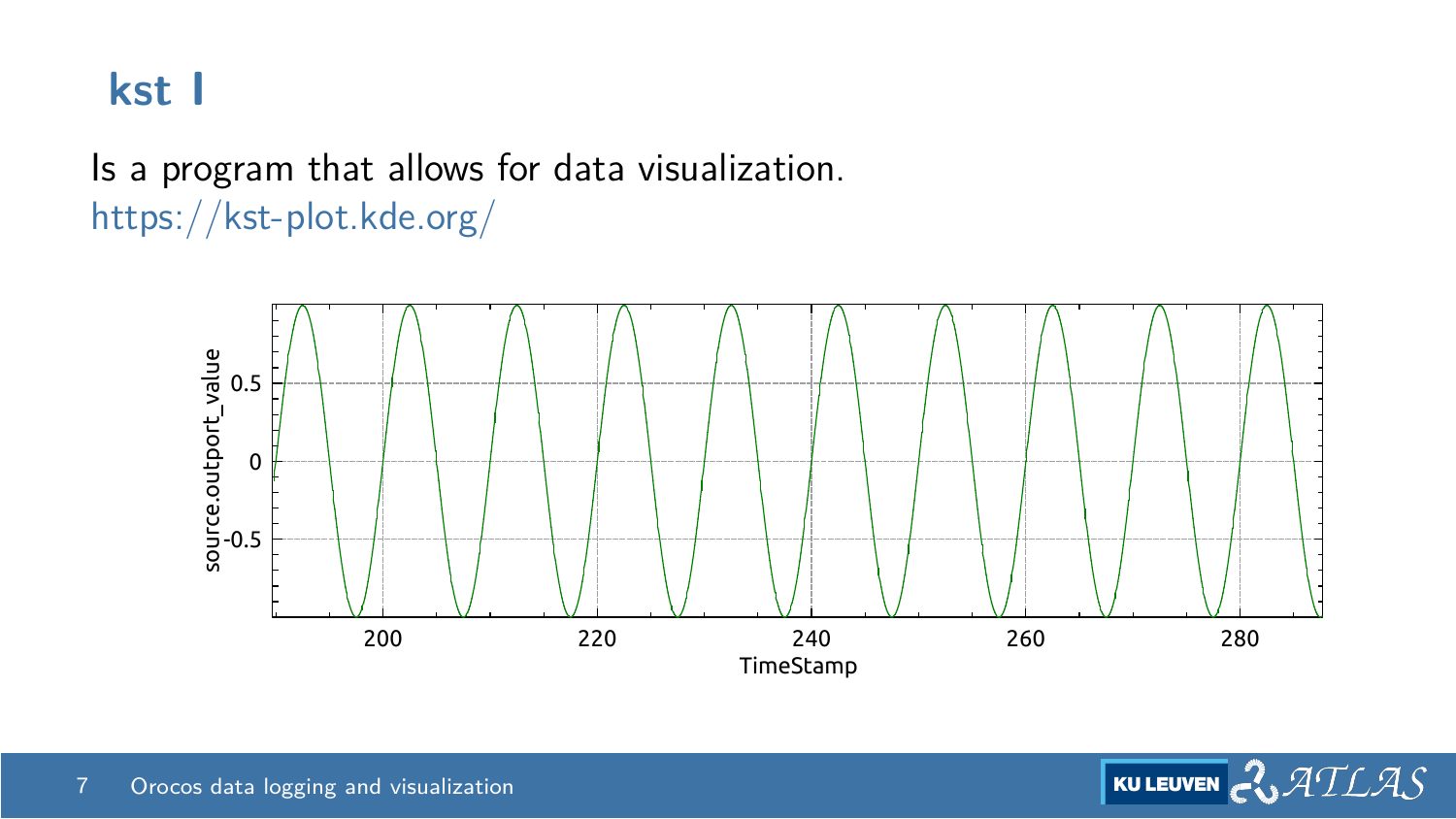## **kst II**

- $\triangleright$  reads boths formats but works better with NetCDF
- $\triangleright$  really a lot of options, but mainly you can plot a variable against time or against other variables,
- $\triangleright$  can handle several plots in a single window
- $\triangleright$  you can save the configuration in a . kst file
- $\blacktriangleright$  allows also some annotations for generating a figure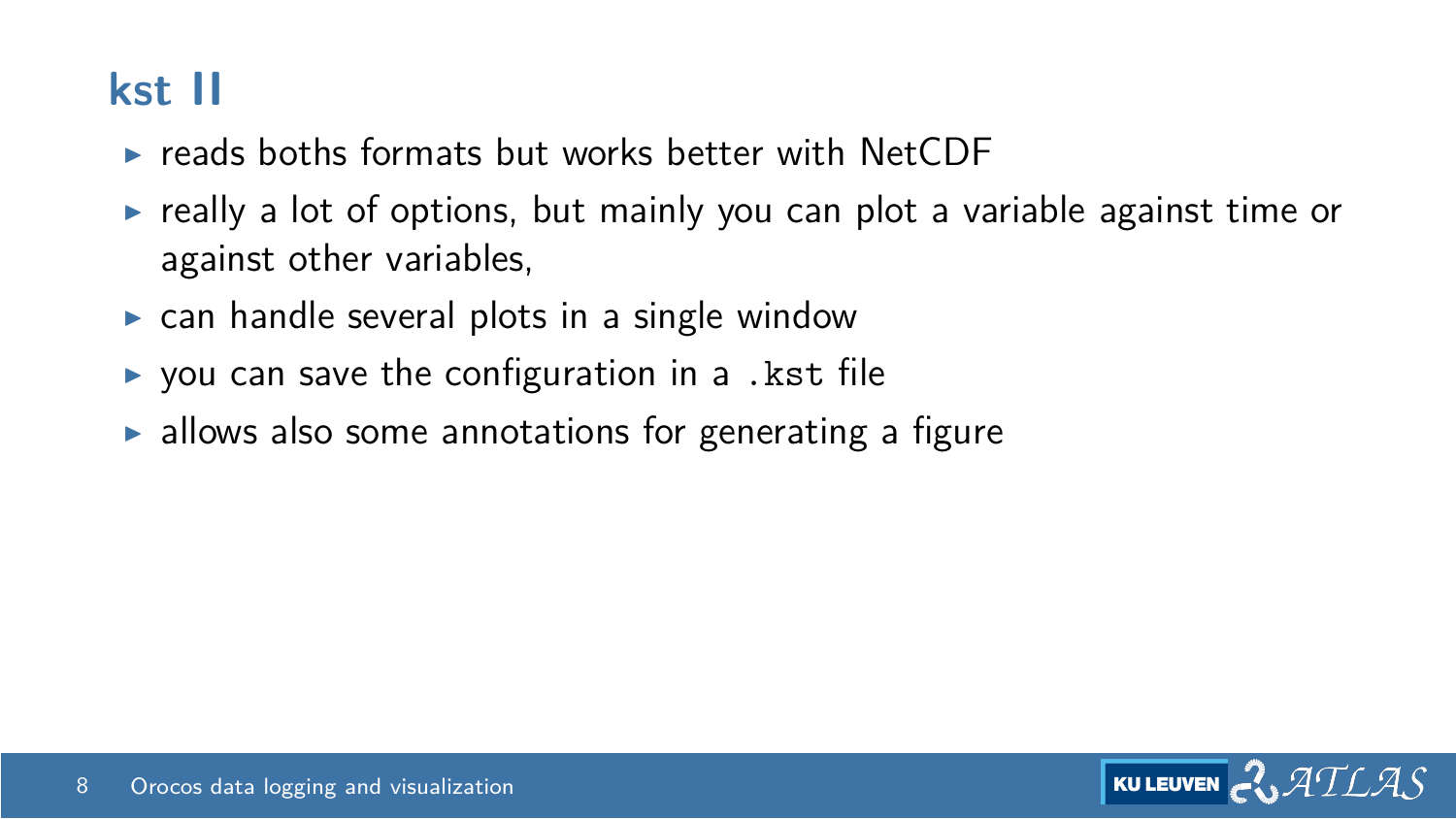## **TCP Reporter I**

- It opens a TCP server, needs some specific command to be sent to start working
	- VERSION 1.0
	- HEADERS
	- SUBSCRIBE 'dataname'
- $\triangleright$  [https://orocos.github.io/ocl/toolchain-2.9/api/html/](https://orocos.github.io/ocl/toolchain-2.9/api/html/classOCL_1_1TcpReporting.html) classOCL 1 [1TcpReporting.html](https://orocos.github.io/ocl/toolchain-2.9/api/html/classOCL_1_1TcpReporting.html)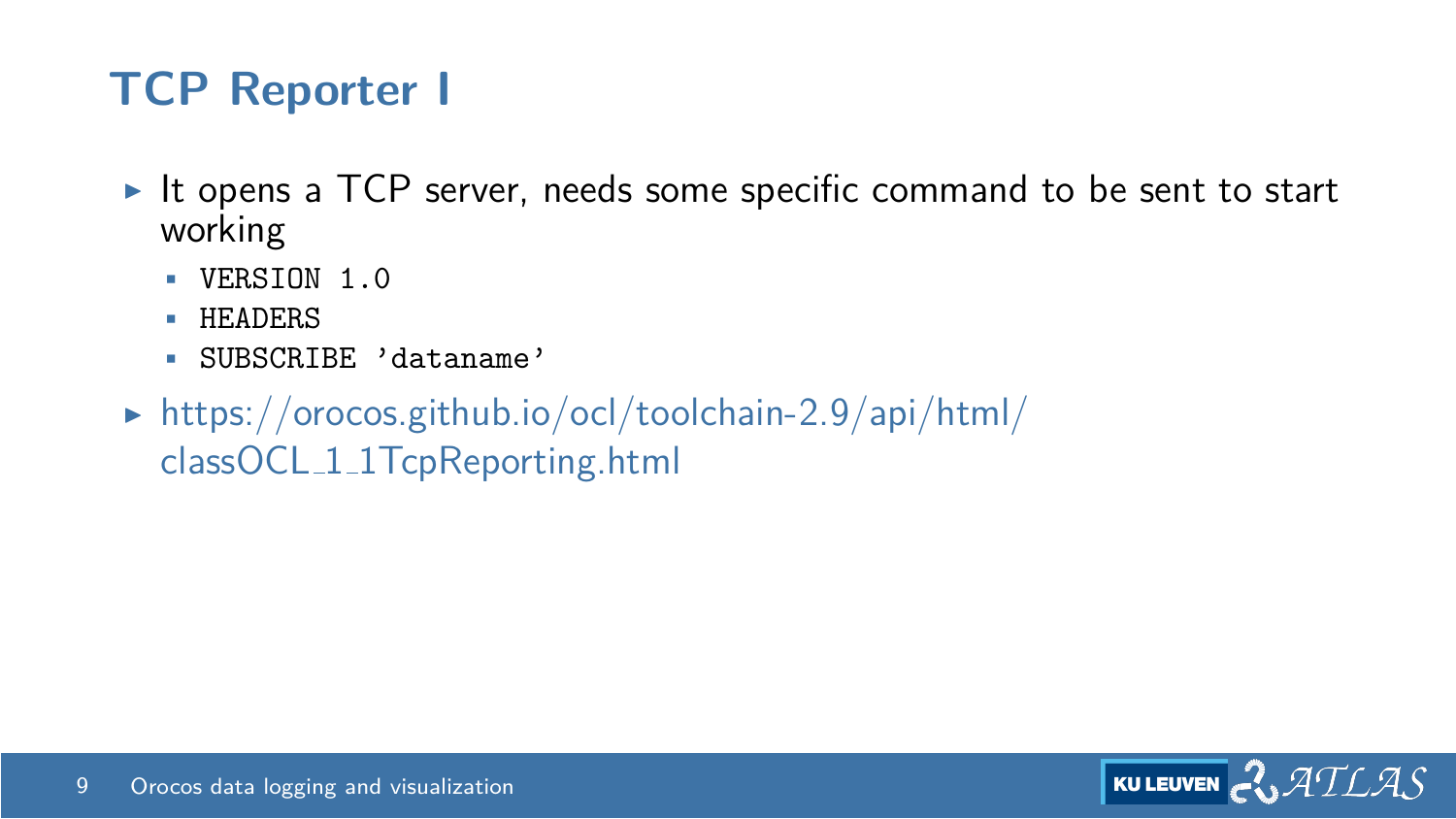## **TCP Reporter II**

#### To test: use the netcat command: e.g. nc localhost 3145

 $nc$  localhost  $3142$ 100 Orocos 1.0 TcpReporting Server 1.0 VERSION 1 0 101 OK **HEADERS** 305 TimeStamp 305 source outport-value 305 TimeStamp 305 source outport-value  $306$  End of list SUBSCRIBE source outport value 302 source outport-value 201 0 - begin of frame 202 source.outport\_value 205 0.992362 203 0 - end of frame  $2011 -$  begin of frame 202 source.outport\_value

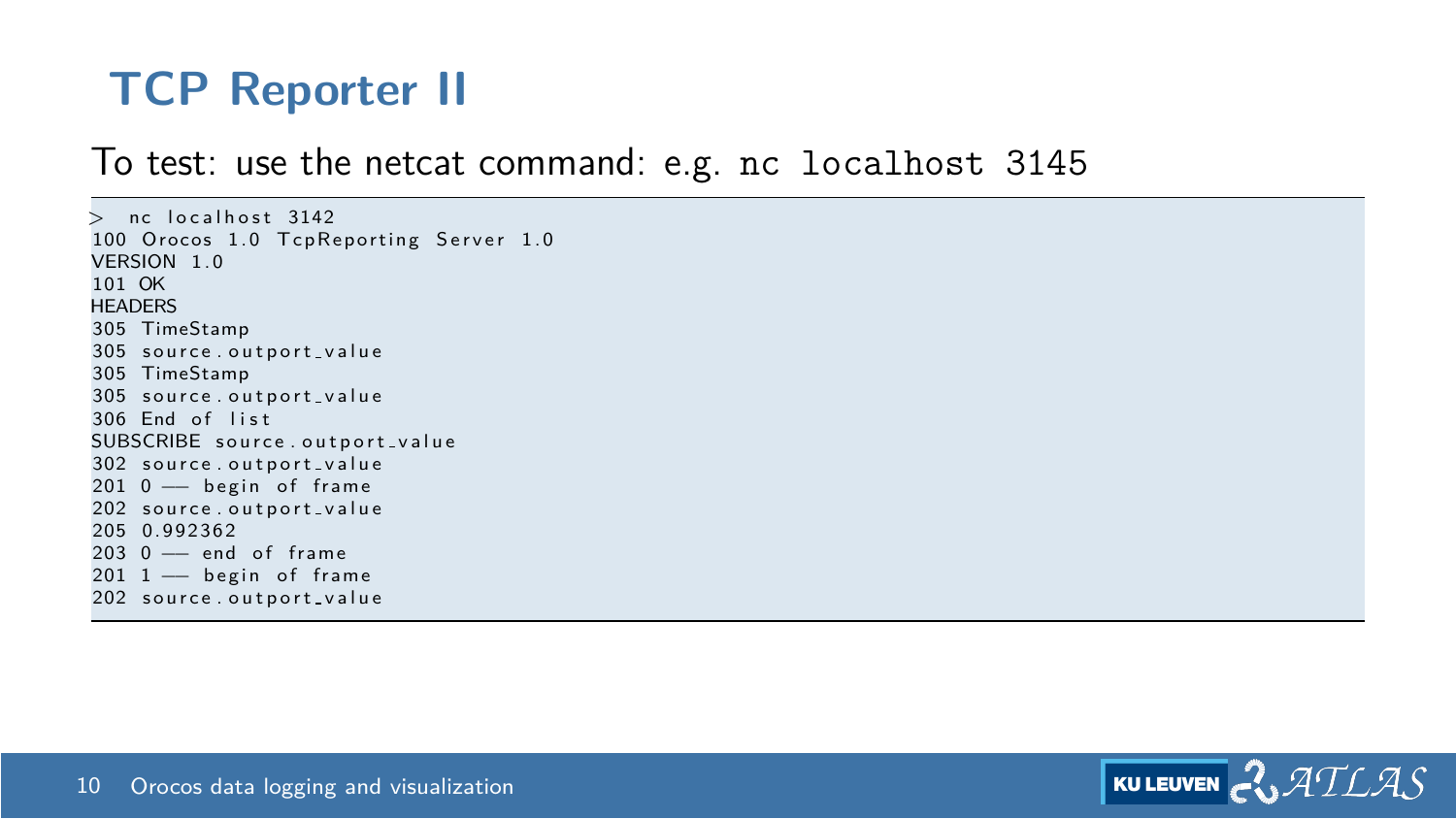### **Example of deployment**

```
import ('exe1'')loadComponen t ( " s o u r c e " , " s o u r c e 2 " )
source \ set Period (0, 1)source, configure
source. amplitude=1source, frequency = 0.1loadComponent (" reporter N", "OCL : : Netcdf Reporting")
loadComponent (" reporter F", "OCL:: File Reporting")
loadComponent (" reporter T", "OCL:: TcpReporting")
connect Peers (" source", " reporter N")
\frac{1}{2} connect Peers \int " source ", " reporter F "
connect Peers (" source", " reporter T")
reporterN.reportPort ("source"." outport_value")
reporterF.reportPort ("source"," outport_value")
reporterT.reportPort ("source","outport_value")
reporter N.setPeriod(0.1)renorter F.setPeriod (0.1)reporterT.setPeriod(0.1)reporterN.start()
reporterF . start ()reporterT.configure()
reporterT.start()source . start()
```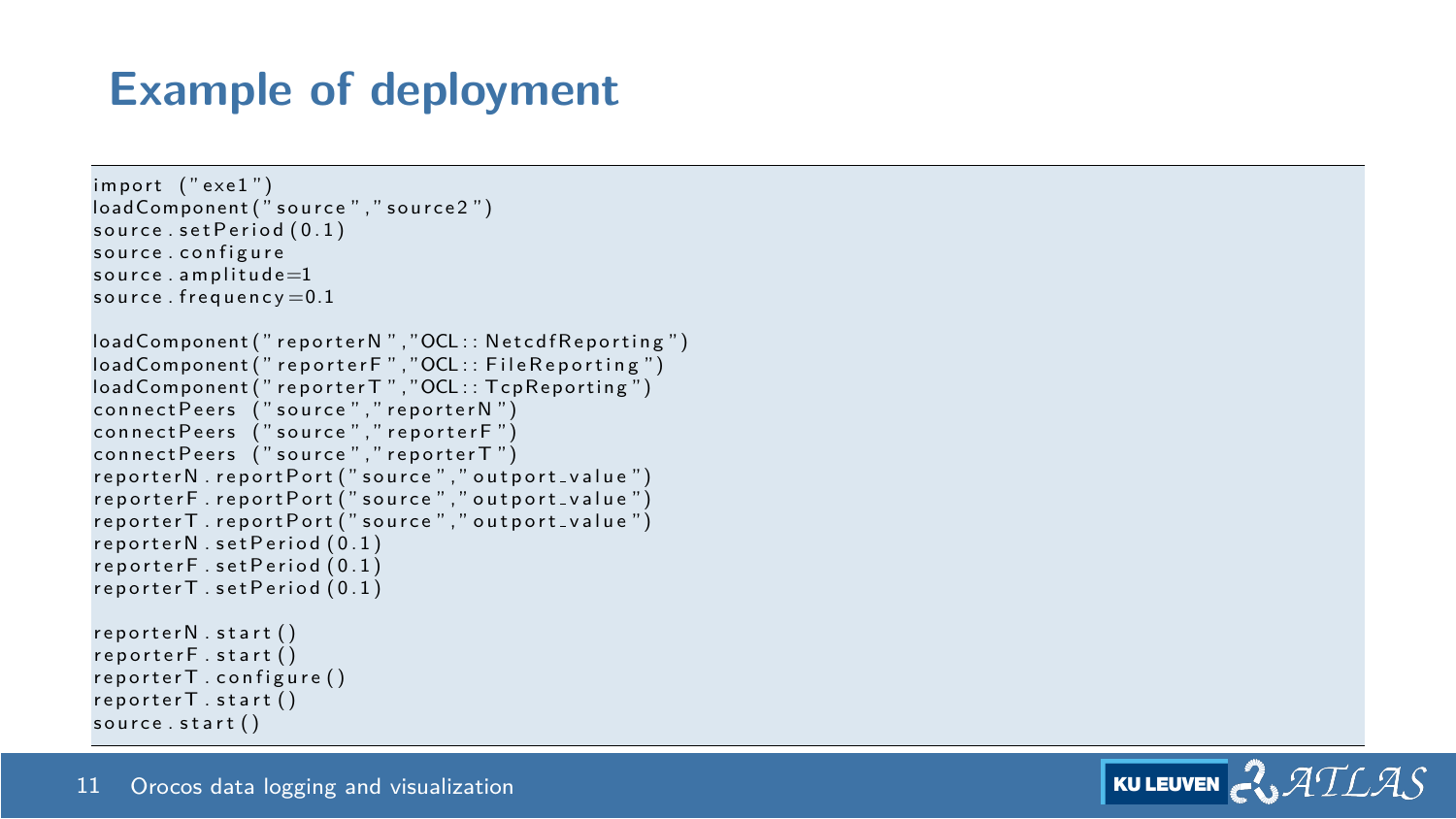## **Reading NetCDF files from python I**

```
#!/ usr / bin / env python
# -*- coding : utf -8 -*-
# sudo apt-get install python-netcdf4 (or python3)
from netCDF4 import Dataset
import matplotlib . pvplot as plt
fh = Dataset ('reports.nc', mode='r')
t=f h | 'TimeStamp' | | : |x=f h \left[ 'source. outport_value ' || \cdot ||fh. close()plt. plot(t, x)plt : show()
```